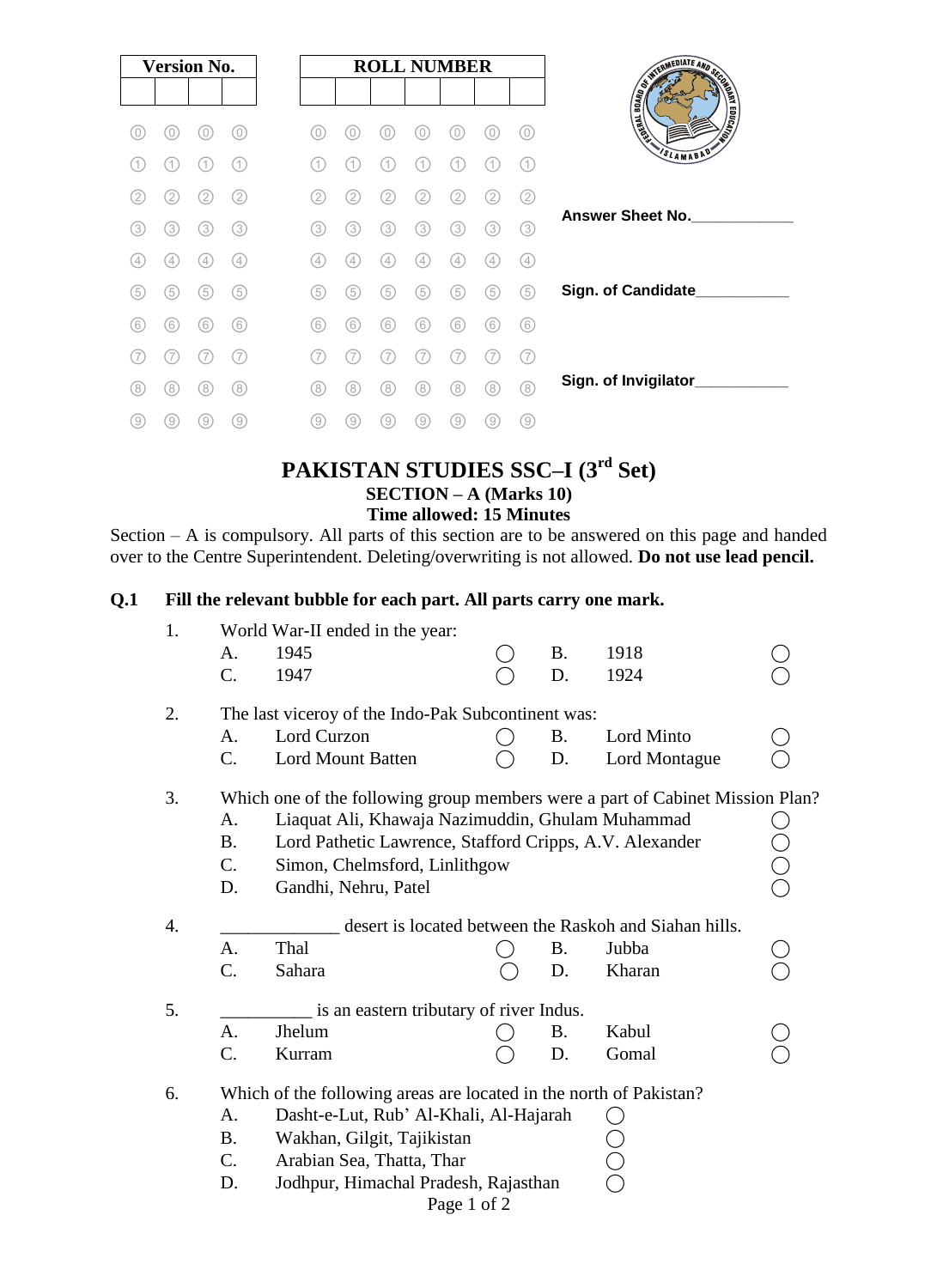| 7.                                                  | and Urdu were recognized as the official languages of Pakistan in                               |                                                   |  |           |         |  |  |  |
|-----------------------------------------------------|-------------------------------------------------------------------------------------------------|---------------------------------------------------|--|-----------|---------|--|--|--|
|                                                     | 1956 Constitution.                                                                              |                                                   |  |           |         |  |  |  |
|                                                     | A.                                                                                              | Punjabi                                           |  | <b>B.</b> | Pushto  |  |  |  |
|                                                     | C.                                                                                              | Bengali                                           |  | D.        | Balochi |  |  |  |
| 8.<br>Objectives Resolution was passed in the year: |                                                                                                 |                                                   |  |           |         |  |  |  |
|                                                     | А.                                                                                              | 1946                                              |  | <b>B.</b> | 1947    |  |  |  |
|                                                     | $C_{\cdot}$                                                                                     | 1948                                              |  | D.        | 1949    |  |  |  |
| 9.                                                  | Which one of the following is known as Presidential Constitution in the history of<br>Pakistan? |                                                   |  |           |         |  |  |  |
|                                                     | A.                                                                                              | 1956                                              |  | <b>B.</b> | 1962    |  |  |  |
|                                                     | $\mathbf{C}$ .                                                                                  | 1973                                              |  | D.        | 1985    |  |  |  |
| 10.                                                 |                                                                                                 | Which one of the following is a hero of 1965 war? |  |           |         |  |  |  |
|                                                     | A.                                                                                              | M.M. Alam                                         |  |           |         |  |  |  |
|                                                     | B.                                                                                              | Lalak Jan                                         |  |           |         |  |  |  |
|                                                     | $\mathbf{C}$ .                                                                                  | <b>Rashid Minhas</b>                              |  |           |         |  |  |  |
|                                                     | D.                                                                                              | Raja Muhammad Sarwar                              |  |           |         |  |  |  |

\_\_\_\_\_\_\_\_\_\_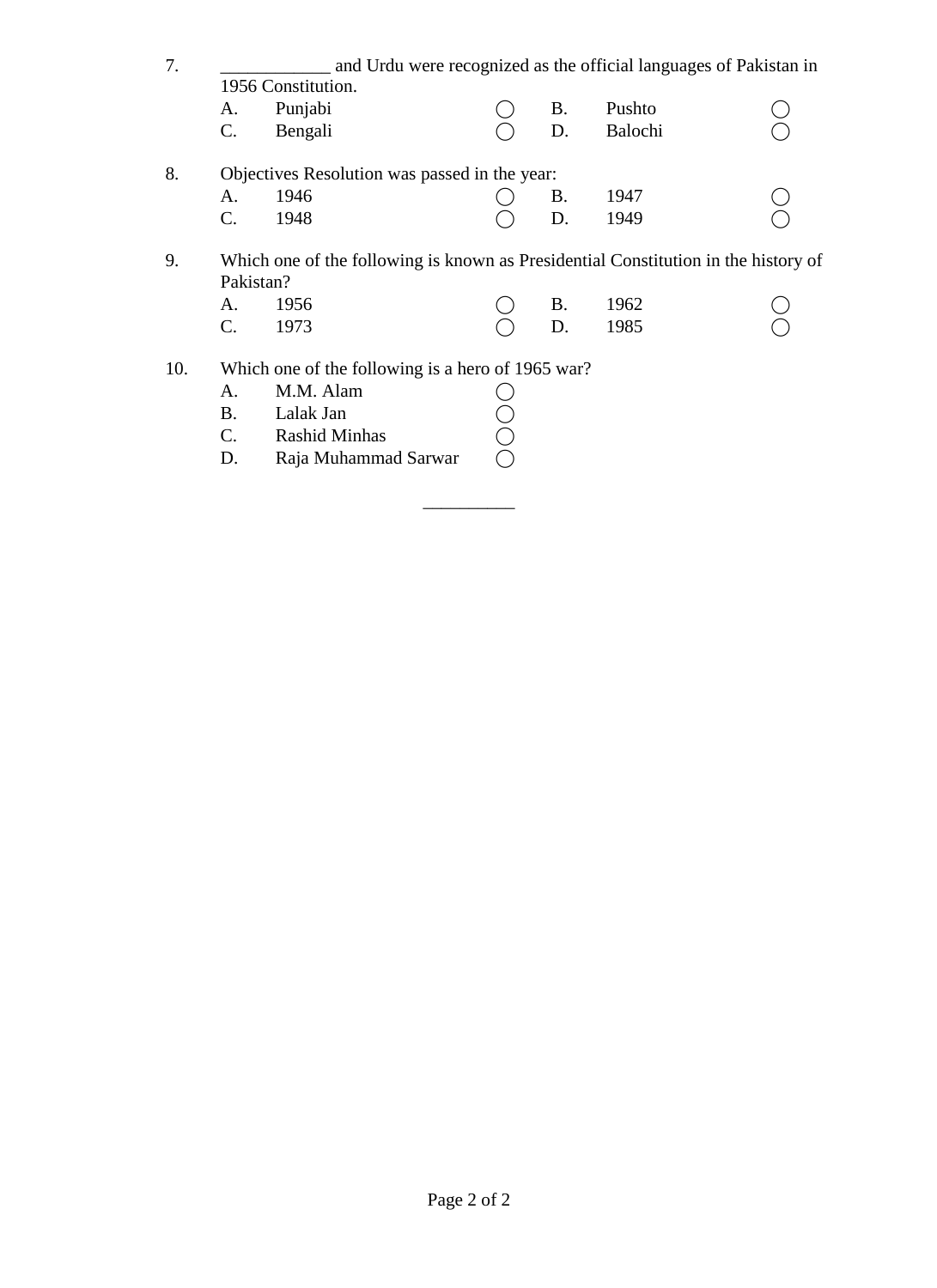

Federal Board SSC-I Examination Pakistan Studies Model Question Paper (Curriculum 2006)

#### Time allowed: 2.15 hours Total Marks: 40

Note: Answer any eight parts from Section 'B' and attempt any two questions from Section 'C' on the separately provided answer book. Write your answers neatly and legibly.

## **SECTION – B** (Marks 24)

**Q.2** Attempt any **EIGHT** parts from the following. All parts carry equal marks.

 $(8 \times 3 = 24)$ 

- i. When did Quaid-e-Azam Muhammad Ali Jinnah present his famous Fourteen Points? State any two of them.
- ii. What was the fate of Siraj-ud-Dolaha, Sultan Fateh Ali Tipu and Bahadur Shah Zafar in the reign of British?
- iii. What do you know about C.R. formula? State at least two points.
- iv. What was the difference between the manifestoes of Congress and Muslim League during the General Elections of 1945-46?
- v. Why Rowlatt Act is known as a "Black Law"? What was Quaid-e-Azam"s reaction on it?
- vi. Why Pakistan Resolution is considered "the most important milestone in the creation of Pakistan"? State at least two main points to justify your answer.
- vii. What are air pollutants? Write four examples as well.
- viii. Climate of plain areas of Pakistan is intense. How this intensity is beneficial? State three points only.
- ix. Who was Cyril Radcliffe? Which injustices he did to Pakistan?
- x. Write Quaid-e-Azam Muhammad Ali Jinnah"s role as the first Governor General of Pakistan. Write any three points.
- xi. Write any three objectives of Second Five Year Plan (1960-65).

### **SECTION – C(Marks 16)**

- **Note:** Attempt any **TWO** questions. All questions carry equal marks. ( $2 \times 8 = 16$ )
- **Q.3** Why Allama Iqbal considered Islamic State necessary for the implementation of Islamic laws. Narrate his four pronouncements (at least) to show his vision about Pakistan Ideology.
- **Q.4** Give a detailed analysis of Northern and North Western Mountain Ranges of Pakistan.
- **Q.5** Which system was announced by General Muhammad Yahya Khan for General Elections in 1970? State its seven features at least.

**\* \* \* \* \***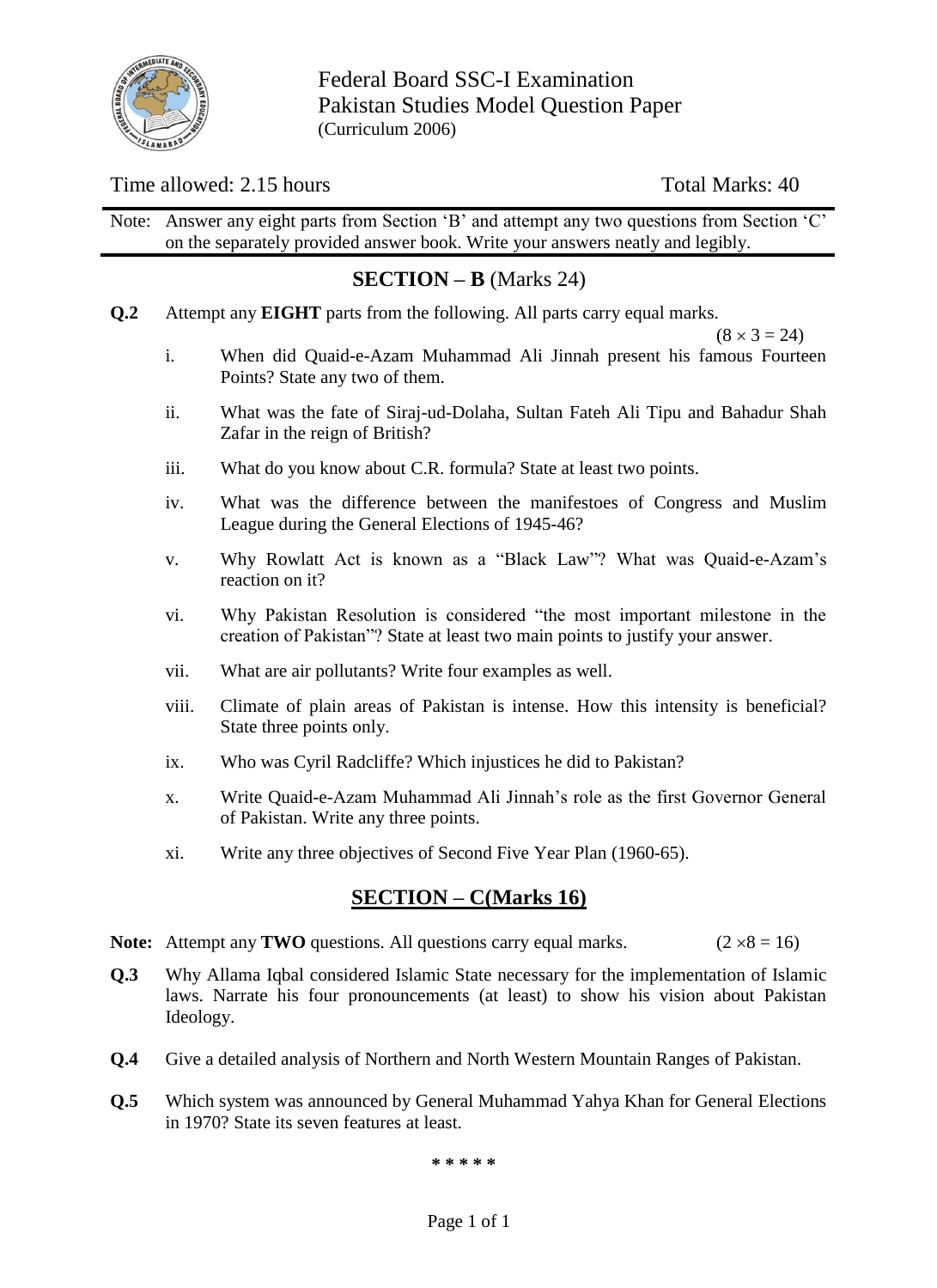# **PAKISTAN STUDIES SSC-I (3rd Set)**

Students Learning Outcomes Alignment Chart (Curriculum 2006)

| <b>Section</b> | Q#                                   | <b>Contents</b>                         | <b>Learning outcomes</b>                   |  |  |
|----------------|--------------------------------------|-----------------------------------------|--------------------------------------------|--|--|
| A              | $1-1$                                | 2.1 Pakistan Movement.                  | State the key features of the first Simla  |  |  |
|                |                                      | *Simla conference (1945)                | conference (1945)                          |  |  |
|                | $\overline{2}$                       | 2.1 Pakistan Movement                   | Analyse the 3rd June plan and the          |  |  |
|                |                                      | $*3^{\text{rd}}$ June plan 1947         | creation of Pakistan.                      |  |  |
|                | 3                                    | 2.1 Pakistan Movement                   | Compare and contrast the Cripps offer      |  |  |
|                |                                      | <i>*</i> Cabinet mission plan 1946      | and Cabinet mission plan.                  |  |  |
|                | $\overline{4}$                       | 3.4 Major natural regions: Their        | Describe the major landform features of    |  |  |
|                |                                      | characteristics potential and problems  | Pakistan.                                  |  |  |
|                |                                      | * Deserts                               |                                            |  |  |
|                | 5                                    | 3.2 Geographical features               | Describe the pattern of drainage system of |  |  |
|                |                                      | *Glaciers and drainage system.          | Pakistan.                                  |  |  |
|                | 3.1 Location<br>6                    |                                         | Identify the location of Pakistan with     |  |  |
|                |                                      |                                         | reference to latitudes and longitudes and  |  |  |
|                |                                      |                                         | in respect of its neighbours.              |  |  |
|                | $\overline{7}$                       | 4.1 Consolidation of the state and      | Identify the main aspects of 1956          |  |  |
|                |                                      | search for constitution, 1947 till 1958 | constitution.                              |  |  |
|                |                                      | * 1956 constitution.                    |                                            |  |  |
|                | 8                                    | 4.1 Consolidation of the state and      | Explain the major features of objective    |  |  |
|                |                                      | search for constitution, 1947 till 1958 | resolution (1949)                          |  |  |
|                |                                      | * Objectives resolution.                |                                            |  |  |
|                | 9                                    | 4.2 Ayub Khan era 1958 till 1969        | Identify the main features of 1962         |  |  |
|                |                                      | * 1962 constitution.                    | constitution.                              |  |  |
|                | 10                                   | 4.2 Ayub Khan era, 1958 till 1969       | Observe the spirit of Pakistani people and |  |  |
|                |                                      | *Indo Pak war 1965.                     | armed forces during 1965 war.              |  |  |
| B              | $Q.2-$                               | 2.3 Quaid-e Azam 's role in the making  | Discuss the role of Quaid -e Azam in the   |  |  |
|                | 1.                                   | of Pakistan                             | making of Pakistan                         |  |  |
|                | ii.                                  | 2.2 British colonialism: Their          | Define British colonialism and its impact  |  |  |
|                | objectives and strategies in British |                                         | on various aspects of life in Indo Pak     |  |  |
|                |                                      | India.                                  | subcontinent.                              |  |  |
|                | iii.                                 | 2.1 Pakistan Movement (1940-47)         | Discuss the Congress alternative to        |  |  |
|                |                                      | *Jinnah Gandhi Talks (1944)             | Pakistan: CR formula and Jinnah Gandhi     |  |  |
|                |                                      |                                         | talks.                                     |  |  |
|                | iv.                                  | 2.1 Pakistan Movement (1940-47)         | Describe the impact of the 1945-46         |  |  |
|                |                                      | * General Elections (1945-46.)          | General Elections on the creation of       |  |  |
|                |                                      |                                         | Pakistan.                                  |  |  |
|                | V.                                   | 2.3 Quaid-e Azam's role in the making   | Discuss the role of Quaid-e Azam in the    |  |  |
|                |                                      | of Pakistan.                            | making of Pakistan.                        |  |  |
|                | vi.                                  | Pakistan Movement (1940-47)             | Trace the antecedents of the Pakistan      |  |  |
|                |                                      | *Pakistan Resolution (1940)             | Resolution 1940                            |  |  |
|                | vii.                                 | 3.5 Major Environmental Hazards and     | Discuss the nature and importance of       |  |  |
|                |                                      | remedies.                               | major environmental Hazards.               |  |  |
|                |                                      | *Pollution and its forms.               |                                            |  |  |
|                | viii.                                | 3.2 Geographical features               | Identify major natural Regions and their   |  |  |
|                |                                      | * Climatic Conditions.                  | distinguishing characteristics.            |  |  |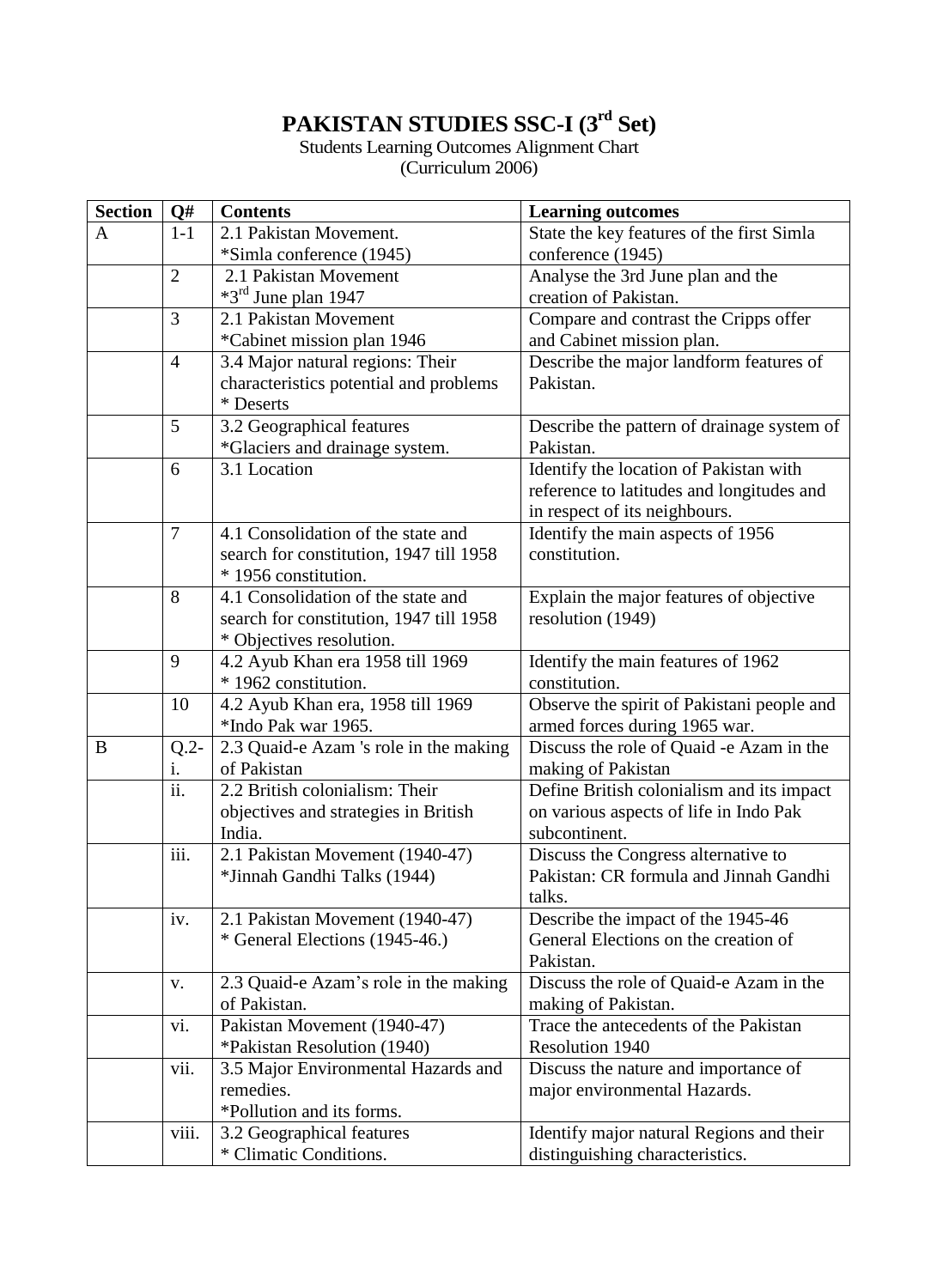|               | ix.            | 4.1 Consolidation of the state and      | Narrate the early problems with particular |  |  |
|---------------|----------------|-----------------------------------------|--------------------------------------------|--|--|
|               |                | search for a constitution 1947-58.      | emphasis on Economic, Geo-political        |  |  |
|               |                | Early problems.                         | Refugee, State and administrative          |  |  |
|               |                |                                         | problems.                                  |  |  |
|               | $X$ .          | 4.1 Consolidation of the state and      | Understand Quaid-e Azam's role as          |  |  |
|               |                | search for a constitution, (1947-58)    | Pakistan's first Governor General.         |  |  |
|               |                | Quaid-e Azam and Liaquat Ali Khan.      |                                            |  |  |
|               | xi.            | 4.2 Ayub Khan era 1958-1969             | Discuss Pakistan's economic                |  |  |
|               |                | Economic developments                   | development during Ayub Khan era.          |  |  |
| $\mathcal{C}$ | 3              | 1.4 Pakistan ideology: Allama Iqbal's   | Identify the concepts relating to Pakistan |  |  |
|               |                | and Quaid-e Azam's pronouncements.      | ideology in the pronouncements of          |  |  |
|               |                |                                         | Allama Iqbal and Quaid Azam.               |  |  |
|               | $\overline{4}$ | 3.4 Major Natural Regions: Their        | Divide Pakistan into major climatic        |  |  |
|               |                | Characteristics, Potential and problems | regions and briefly describe climatic      |  |  |
|               |                | *Sub humid and humid Mountains.         | characteristics of each region.            |  |  |
|               | 5              | 4.3 Yahya Khan Regime, 1969-71          | Discuss the key aspects of the LFO         |  |  |
|               |                | Legal Framework Order and elections     | promulgated by Yahya Khan.                 |  |  |
|               |                | of 1970.                                |                                            |  |  |